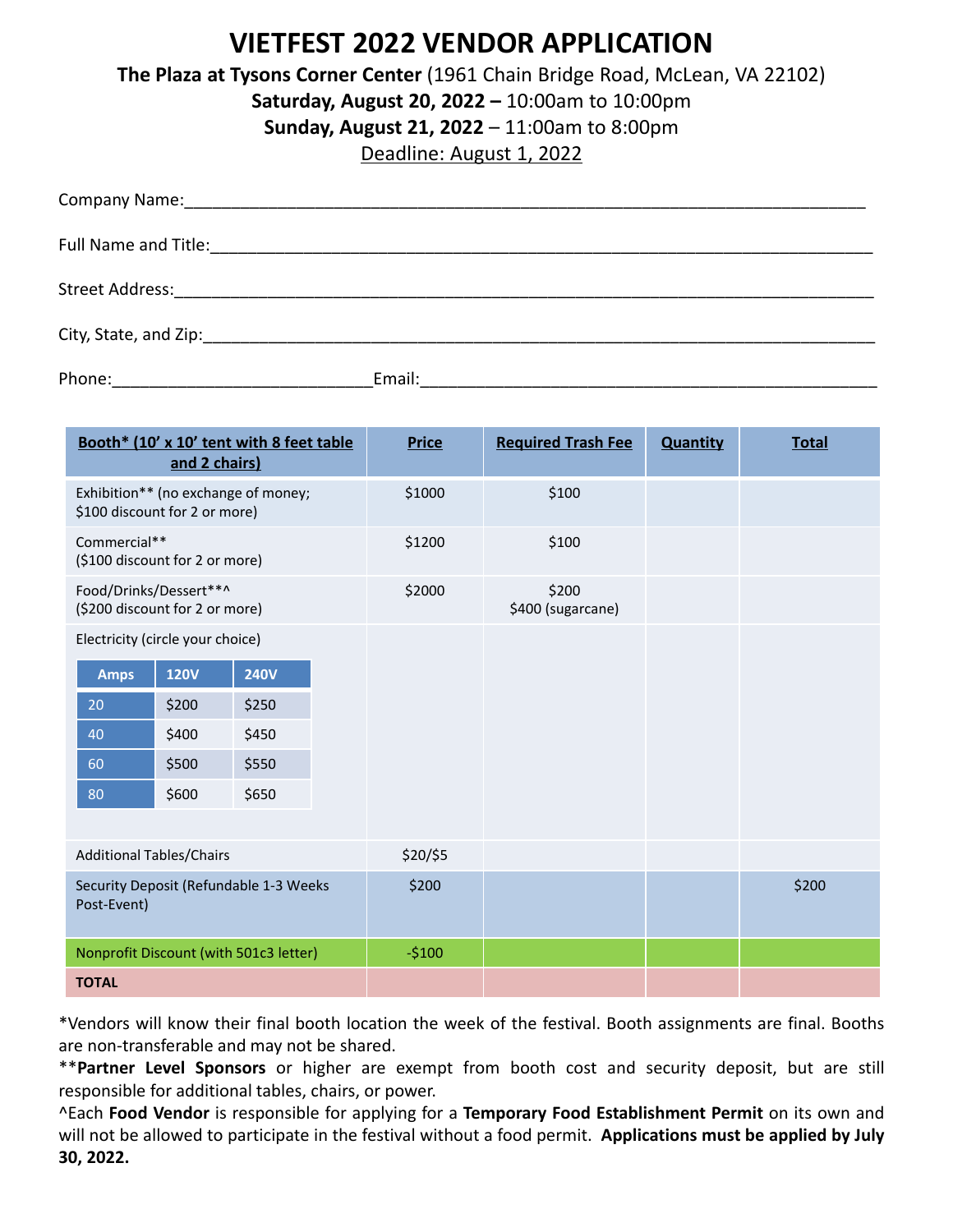# **VENDOR DESCRIPTION**

Please list all items you intend to display or sell. Items not listed or approved by the Vendors Committee may result in expulsion from the festival.

| <u> 1980 - Jan James James James James James James James James James James James James James James James James J</u> |                                                                                                                                                                                                                                                                                                                                                                                                                                           |
|----------------------------------------------------------------------------------------------------------------------|-------------------------------------------------------------------------------------------------------------------------------------------------------------------------------------------------------------------------------------------------------------------------------------------------------------------------------------------------------------------------------------------------------------------------------------------|
|                                                                                                                      | $\begin{array}{cccccccccccccc} 3 & \textcolor{red}{\textbf{1} & \textbf{1} & \textbf{1} & \textbf{1} & \textbf{1} & \textbf{1} & \textbf{1} & \textbf{1} & \textbf{1} & \textbf{1} & \textbf{1} & \textbf{1} & \textbf{1} & \textbf{1} & \textbf{1} & \textbf{1} & \textbf{1} & \textbf{1} & \textbf{1} & \textbf{1} & \textbf{1} & \textbf{1} & \textbf{1} & \textbf{1} & \textbf{1} & \textbf{1} & \textbf{1} & \textbf{1} & \textbf{1$ |
|                                                                                                                      |                                                                                                                                                                                                                                                                                                                                                                                                                                           |
|                                                                                                                      |                                                                                                                                                                                                                                                                                                                                                                                                                                           |
| 9                                                                                                                    |                                                                                                                                                                                                                                                                                                                                                                                                                                           |

### **NO REFUND – RAIN OR SHINE.**

**DEADLINE** to submit application**\*** is **July 31, 2022** with check payable to the order "NOVAL‐DC" and sent to the following address:

## **VietFest Vendor Committee 6815 Chestnut Avenue Falls Church, VA 22042**

I, that is a set of the set of the set of the terms and conditions stated in the terms and conditions stated in the **Vendor Guidelines**.

Vendor's Signature **Date** 

\* Application is not complete until payment is received.

\_\_\_\_\_\_\_\_\_\_\_\_\_\_\_\_\_\_\_\_\_\_\_\_\_\_\_\_\_\_\_\_\_\_\_\_\_\_\_

### **VENDOR CHECKLIST (please initial by each that applies)**

Lacken Line Prevention Permit (if using any cooking device)

\_\_\_\_\_\_\_Vendor Descrioption \_\_\_\_\_\_\_Certificate of Insurance (Food Vendors only)

\_\_\_\_\_\_\_Read and Understood Vendor Guidelines \_\_\_\_\_\_\_Copy of Driver's License

Temp Food Establishment Permit (from Temp Payment Fairfax County Health Department)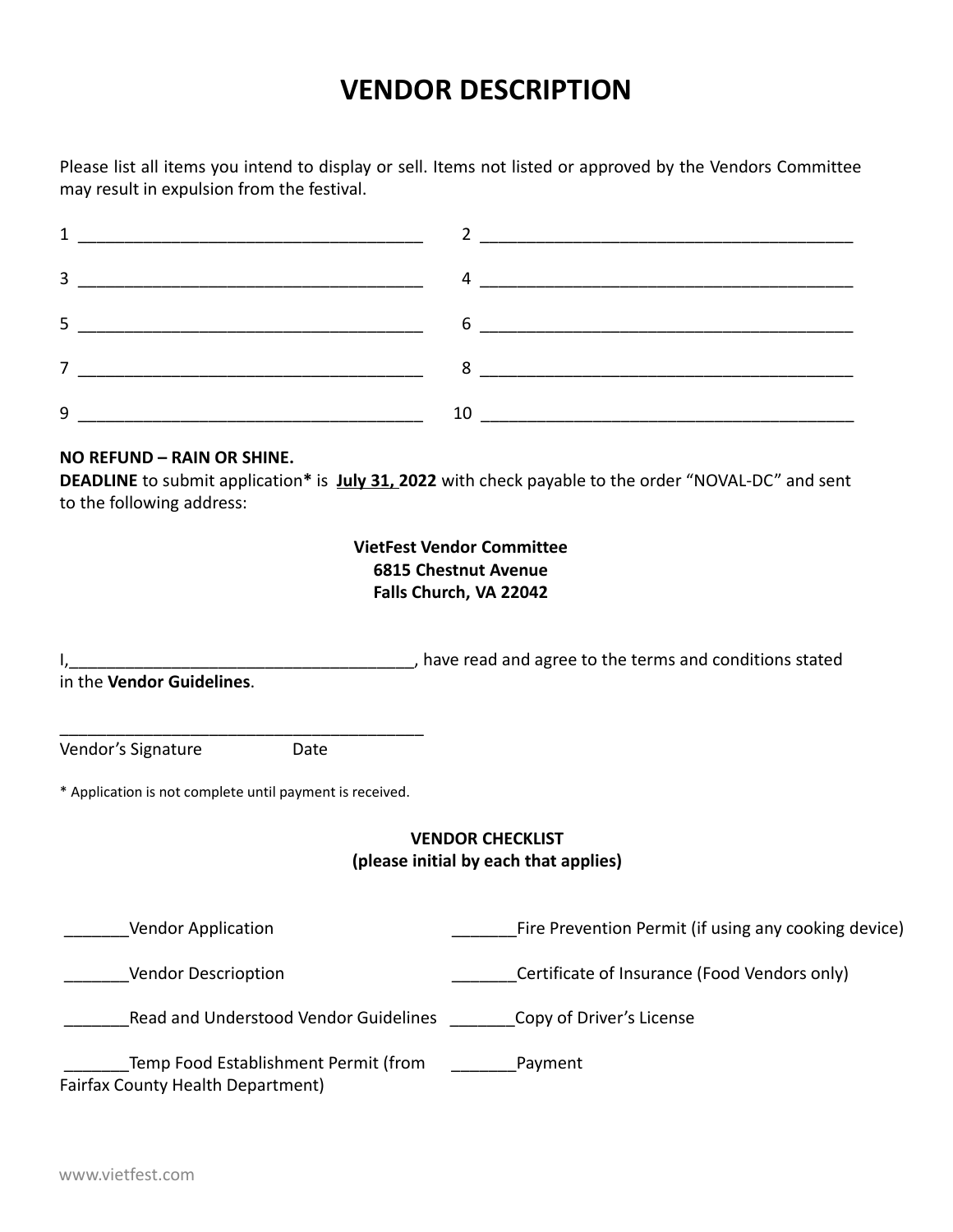## **VENDOR GUIDELINES**

#### **I. Date, time, and location for the 2022 Vietnamese Heritage Festival held by NOVAL‐DC:**

- a. Date/Time: Saturday, August 20, 2022 from 10:00am to 10:00pm and Sunday, August 21, 2022 from 11:00AM to 8:00pm
- b. Location: Tysons Corner Center, 1961 Chain Bridge Road, McLean, VA 22102

#### **II. Security Deposits and Refund:**

- a. A \$200 security deposit is due at time of application.
- b. Security deposits may be forfeited for damages or repeated violation of the guidelines.
- c. The Security Deposit will be fully refunded to the vendor by September 30, 2022 if the rented booth(s) is left tidy and clean (no garbage left for disposal by Festival volunteers).
- d. Vendor shall notify the food vending coordinator of his/her intent to leave the booth in the evening prior to leaving, so they can jointly check the condition of the booth and the surrounding areas.

#### e. Refund

- 1. Full Refund—Cancellation in writing within five (5) days of contract execution date or July 31, 2022, whichever comes first.
- 2. No Refund—Cancellation after July 31, 2022.
- f. No refund rain or shine at event

#### **III. Booths:**

- **a. Setup and Maintenance:** NOVAL‐DC will provide Vendor with a covered booth (for outdoor vendors) and one (1) table and 2 chairs. Vendor's actual booth location will be assigned by the Vendor's Committee and such decision **shall be final**. Vendor will know their final location the week of the Festival.
	- Booth fixtures and materials cannot be packed or removed until the close of the Festival. Food Vendor will only be permitted to set‐up their space between 8:00 am and 10:00 am on the date of Festival.
	- ii. Vendors may not remove any part of the booth without notifying the Vendors Committee.
	- iii. Vendors are prohibited from sharing or subletting any part of their booth space with any other business or sponsor.
	- iv. Amplified sound within exhibit space is prohibited in Vendor areas.
	- v. The following items are strictly PROHIBITED from being sold, displayed, distributed, or used by Vendor: Illicit Drugs; Cigarettes; Firecrackers, Fireworks, or Similar Items; Weapons and Firearms; Vulgar, Offensive, Sexually Explicit, or Obscene materials as judged by NOVAL, and such judgment shall be final.
- **b. Electricity:** May be purchased optionally with one (1) electrical outlet within 25' distance. **Vendors are required to use a surge protector and provide their own extension cord to connect to central power**. Vendors are prohibited from overusing power. The third offense will result in expulsion from the Festival. Food booths are allowed 2 sockets, with a maximum of 1 surge protector per socket. All other booths are allowed 1 socket. Vendors are prohibited from connecting one surge protector to another. Vendors requiring power exceeding the 20amp limit may purchase additional power at cost. Please notify the Vendor Committee if you require any special plug requests such as 240V or round plugs. Outside power generators are strictly prohibited.
- **c. Promotional Materials:** Vendor is prohibited from soliciting, selling, and promoting its products/services, including but not limited to, distributing fliers, greater than ten (10) feet around Vendor's booth. Vendors may not leave any of their promotional materials in areas such as food court, public tables, etc. If the Vendor Committee finds any promotional item in restricted areas, Vendor will be warned. The third offense will result in expulsion from the Festival.

#### **V. Inspection and Approval**

- a. Health Inspection Health Inspector will begin his inspection of food booths at 8:30am on Saturday, and 9:30am on Sunday. Vendors are expected to follow latest COVID‐19 public safety guidelines related to food preparation and service.
- b. Menu and merchandise selections must be approved in advance by NOVAL‐DC.
- c. NOVAL‐DC reserves the right to exclude certain Vendor products or services and retain the right to assure reasonable pricing for items of sale.
- d. Vendor may be requested to remove a product or service displayed at the Festival at the sole discretion of NOVAL‐DC if deemed unsuitable by NOVAL‐DC, and such decision shall be final. Vendor agrees that NOVAL‐DC shall not be liable for any damages or losses, pecuniary or otherwise, either foreseen or unforeseen, incurred by Vendor as a result of such action.
- e. NOVAL‐DC reserves the right to remove any Vendor from the Festival if NOVAL determines that the Vendor has not conformed to the rules and regulations of this contract or has misrepresented its product/service. In such instances where contract violations result in removal of Vendor, all fees shall be forfeited.
- f. NOVAL‐DC has full authority to stop Vendor from operating, without refund, should Vendor sell or promote products and/or services other than those stated in Vendor's application.
- g. Food Preparation Food vendor must follow Fairfax County's Health Department Guidelines.
- h. Fire Prevention All vendors must follow Fairfax County's Fire Department Guidelines.